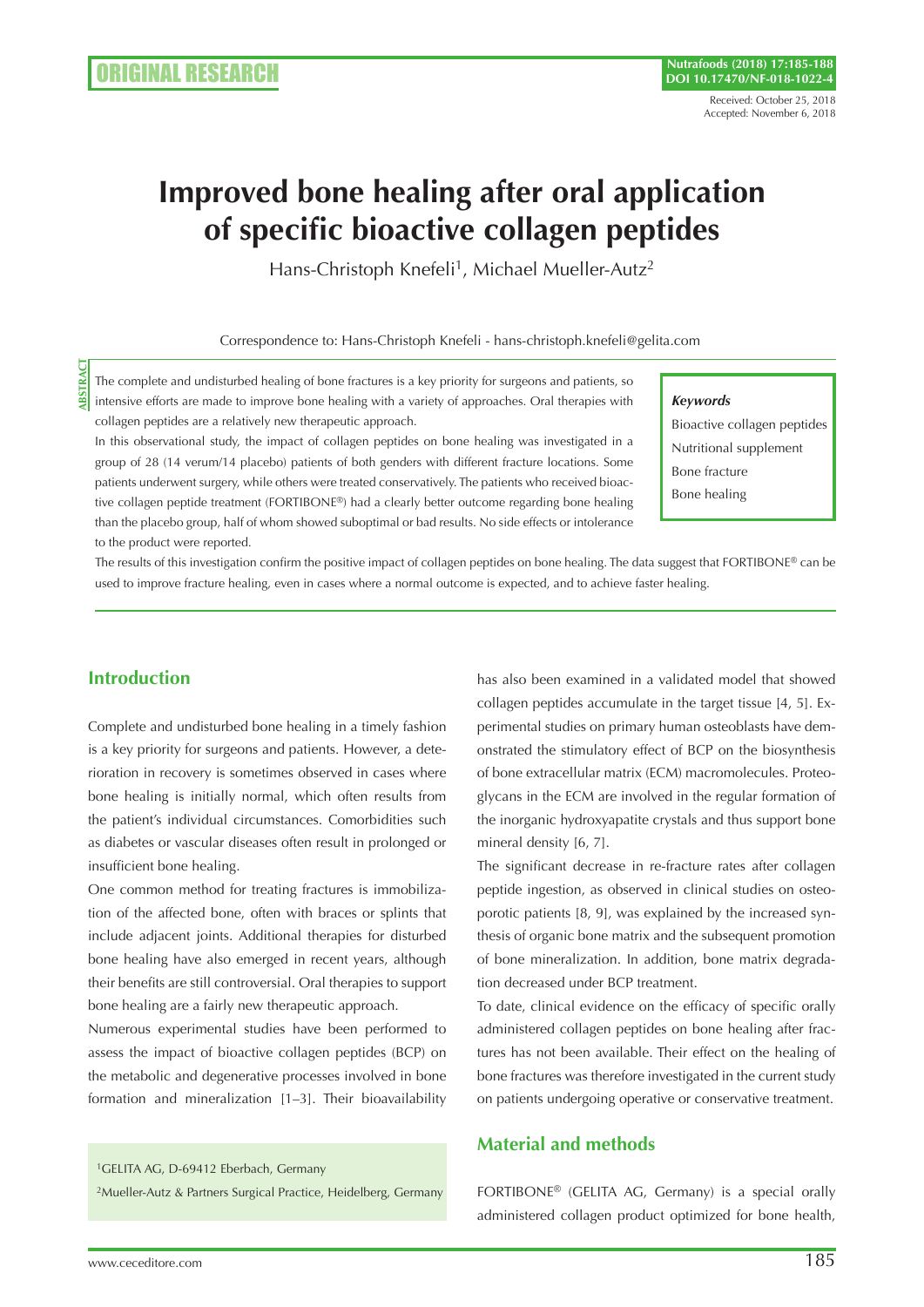which contains specific collagen peptides with an average molecular weight of 5.0 kDa. It has been certified as GRAS (Generally Recognized As Safe) by the FDA.

In the trial, 28 patients were randomly assigned to a verum (14 patients) or placebo (14 patients) group. Participants in both groups received 30 to 90 daily doses of 10 g FORTIBONE® or a placebo (maltodextrin 10 g) over the observation period. All patients provided informed consent for the study.

The verum group consisted of 12 female patients aged 17–87 years, and two male patients aged 24 and 76. All had fractures of the upper (2 finger, 4 radius, 1 humerus) or lower extremities (4 metatarsal, 2 fibula), or of the coccyx (1). The patients received conservative (11) or surgical treatment (3) (Table 1). The placebo group comprised eight female patients aged 59– 93, and six male patients aged 16–82. All had fractures of the upper (1 metacarpal, 1 finger, 3 radius) or lower extremities

| No.                                                                                                             | <b>Gender</b> | <b>Year of birth</b> | <b>Diagnosis</b>                                        | <b>Remarks</b>           | <b>Rating</b>  |  |  |  |  |
|-----------------------------------------------------------------------------------------------------------------|---------------|----------------------|---------------------------------------------------------|--------------------------|----------------|--|--|--|--|
| $\mathbf{1}$                                                                                                    | F             | 1999                 | Distal fibula fracture                                  | Conservative             |                |  |  |  |  |
| $\overline{2}$                                                                                                  | F             | 1957                 | Weber A fracture                                        | Conservative             | $\overline{4}$ |  |  |  |  |
| 3                                                                                                               | F             | 1945                 | Distal radius fracture incl. joint                      | Conservative             | $\mathbf{1}$   |  |  |  |  |
| $\overline{4}$                                                                                                  | F             | 1964                 | 3rd grade compound finger fracture                      | Operative                | $\mathbf{1}$   |  |  |  |  |
| 5                                                                                                               | F             | 1930                 | 5th Metatarsal fracture                                 | Conservative             | $\overline{2}$ |  |  |  |  |
| 6                                                                                                               | F             | 1980                 | Distal radius fracture                                  | Operative                | $\mathbf{1}$   |  |  |  |  |
| 7                                                                                                               | F             | 1976                 | Proximal humerus fracture                               | Operative/pseudarthrosis | $\overline{2}$ |  |  |  |  |
| 8                                                                                                               | M             | 1940                 | 5th Metatarsal fracture                                 | Conservative             | $\mathbf{1}$   |  |  |  |  |
| 9                                                                                                               | F             | 1935                 | Proc.styl. radius fracture                              | Conservative             | $\overline{2}$ |  |  |  |  |
| 10                                                                                                              | F             | 1953                 | Coccyx fracture                                         | Conservative             | $\overline{4}$ |  |  |  |  |
| 11                                                                                                              | $\mathsf{M}$  | 1993                 | (Multiple fragment) 5th Metatarsal<br>basic fracture    | Conservative             | $\overline{3}$ |  |  |  |  |
| 12                                                                                                              | F             | 1980                 | 5th Finger basic fracture<br>(proximal phalanx)         | Conservative             | $\mathbf{1}$   |  |  |  |  |
| 13                                                                                                              | F             | 1935                 | (Multiple fragment) 4th and 5th<br>Metatarsals fracture | Conservative             | $\overline{2}$ |  |  |  |  |
| 14                                                                                                              | F             | 1942                 | Distal radius fracture                                  | Conservative             | $\overline{2}$ |  |  |  |  |
| <b>Table 1</b> - Diagnosis and evaluation of healing in 14 patients administered bioactive collagen<br>peptides |               |                      |                                                         |                          |                |  |  |  |  |

| No.                                                                  | <b>Gender</b> | Year of birth | <b>Diagnosis</b>                  | <b>Remarks</b>                  | Rating         |  |  |  |
|----------------------------------------------------------------------|---------------|---------------|-----------------------------------|---------------------------------|----------------|--|--|--|
| $\mathbf{1}$                                                         | F             | 1933          | 5th Metatarsale fracture          | Conservative/inactivity atrophy | $\overline{4}$ |  |  |  |
| $\overline{2}$                                                       | F             | 1957          | Weber B fracture                  | Conservative                    | 3              |  |  |  |
| 3                                                                    | F             | 1945          | Weber B fracture                  | Conservative                    | $\overline{4}$ |  |  |  |
| $\overline{4}$                                                       | F             | 1964          | 5th Metatarsale basic fracture    | Conservative                    | $\overline{2}$ |  |  |  |
| 5                                                                    | F             | 1930          | 5th Metacarpale fracture          | Conservative                    | 2              |  |  |  |
| 6                                                                    | F             | 1980          | 5th Metatarsale basic fracture    | Conservative                    | $\overline{4}$ |  |  |  |
| $\overline{7}$                                                       | F             | 1976          | Bimalleollar ankle joint fracture | Conservative                    | 3              |  |  |  |
| 8                                                                    | $\mathsf{M}$  | 1940          | 5th Metatarsal fracture           | Conservative                    | 3              |  |  |  |
| 9                                                                    | F             | 1935          | Distal radius fracture            | Operative                       | $\overline{2}$ |  |  |  |
| 10                                                                   | F             | 1953          | Distal radius fracture            | Conservative                    | $\overline{2}$ |  |  |  |
| 11                                                                   | $\mathsf{M}$  | 1993          | Coccyx fracture                   | Conservative                    | $\overline{4}$ |  |  |  |
| 12                                                                   | F             | 1980          | Distal radius fracture            | Operative                       | 1              |  |  |  |
| 13                                                                   | F             | 1935          | Finger fracture                   | Conservative                    | $\mathbf{1}$   |  |  |  |
| 14                                                                   | F             | 1942          | Distal fibula fracture            | Conservative                    | 1              |  |  |  |
| Table 2 - Diagnosis and evaluation of healing in 14 placebo patients |               |               |                                   |                                 |                |  |  |  |

(5 metatarsal, 3 fibula, 1 ankle), or of the coccyx (1). The patients received conservative (12) or surgical treatment (2) (Table 2).

Intake of the daily dose of verum or placebo began on the day of the patient's first visit to their treating physician. Xrays were taken before the first oral intake, during the healing phase, and at the end of treatment (Figs. 1–4).

The X-rays and clinical outcomes were evaluated by four experienced physicians who were blinded to the treatment (verum or placebo). The result was assessed as very good, good, suboptimal or bad for the following criteria:

- Consolidation of the fracture/onset of fusion
- Fracture still traceable after normal healing time
- Demineralization or atrophic inactivity
- Pseudarthrosis
- Cloudy healed fracture or healed with the correct shape
- Shortened, normal or slowed healing process
- Signs of inflammation (redness, hyperthermia)
- Pain, haematoma or neurological problems
- Skin condition after surgery (waviness, roughness, rosy or pale skin colour, elasticity and moisture)
- Additional curative therapy required such as iontophoresis.

### **Results**

All study participants complied with the physicians' instructions given at the first visit. No patient reported any side effects or intolerance to the collagen product.

The study revealed that six (43%) of the 14 patients in the verum group evaluated by the physicians had very good results, while a further five (36%) had good results. The patients themselves were highly satisfied with the healing of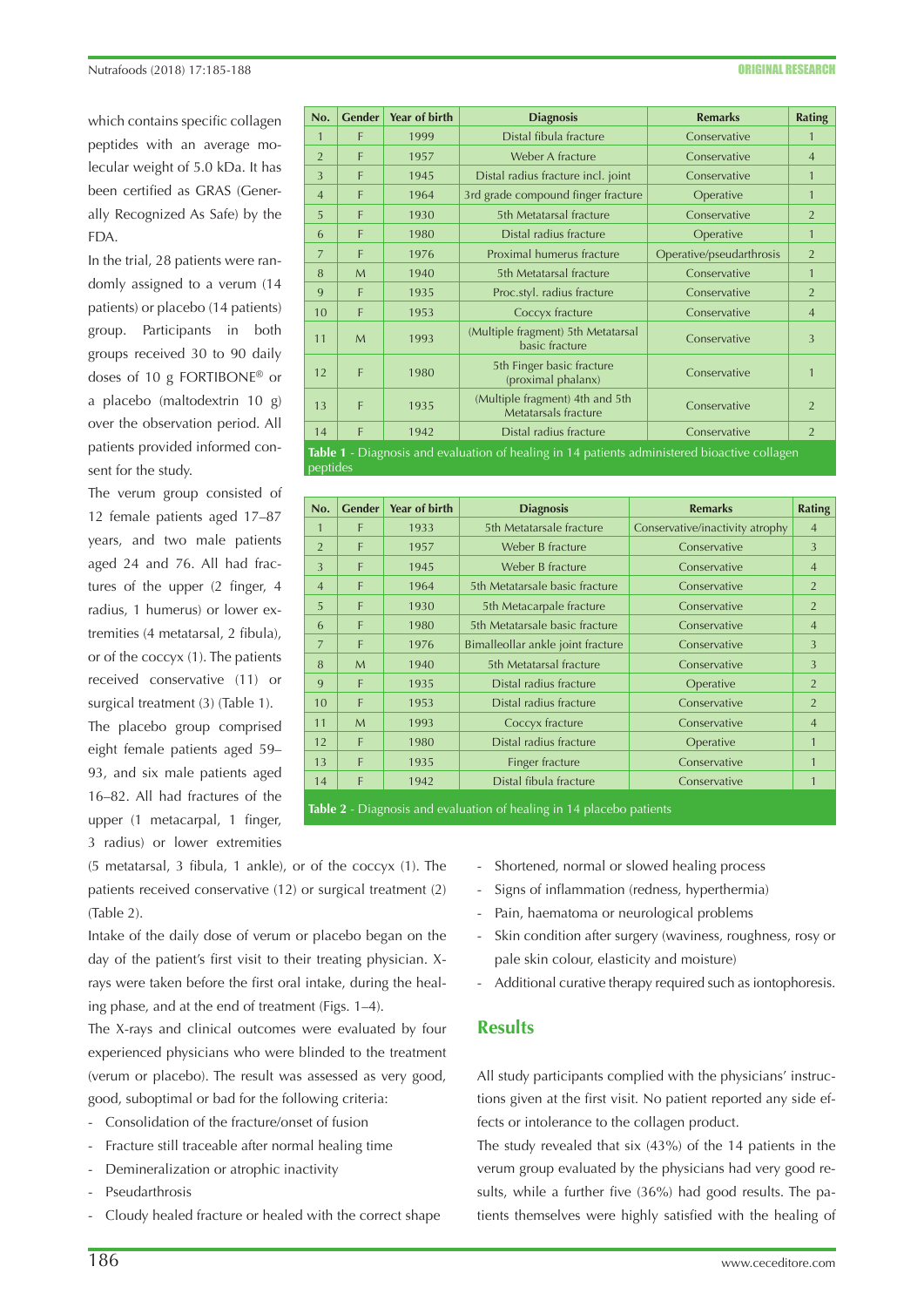

**Figure 1** - Fracture directly after an accident in <u>a patient in the</u> placebo group



same patient as in Fig.  $\frac{1}{2}$ 

their bone. One (7%) patient had an 'adequate' outcome due to neurological problems, and two (14%) were assessed as having badly healed bones since their fractures did not mend in the correct shape. Overall, 79% of the patients in the verum group had either a good or a very good outcome (Fig. 5).

This contrasts sharply with the placebo group, where only three (21%) of the 14 patients were assessed as having a very good outcome. In addition, four (29%) patients had good results, while three (21%) had a suboptimal outcome (one





**Figure 3** - Fracture directly after an accident in a patient in the verum group



due to a prolonged consolidation period, one due to bone demineralization, and one due to Sudeck dystrophy) and four (29%) had badly healed bones. These findings show that 50% of the patients in the placebo group had a bad or suboptimal healing outcome (Fig. 6).

On balance, the patients treated with BCP clearly showed better bone healing than those who received the placebo (Figs. 5 and 6).

In addition, it appears that bone healing was accelerated with BCP supplementation, particularly in the elderly pa-